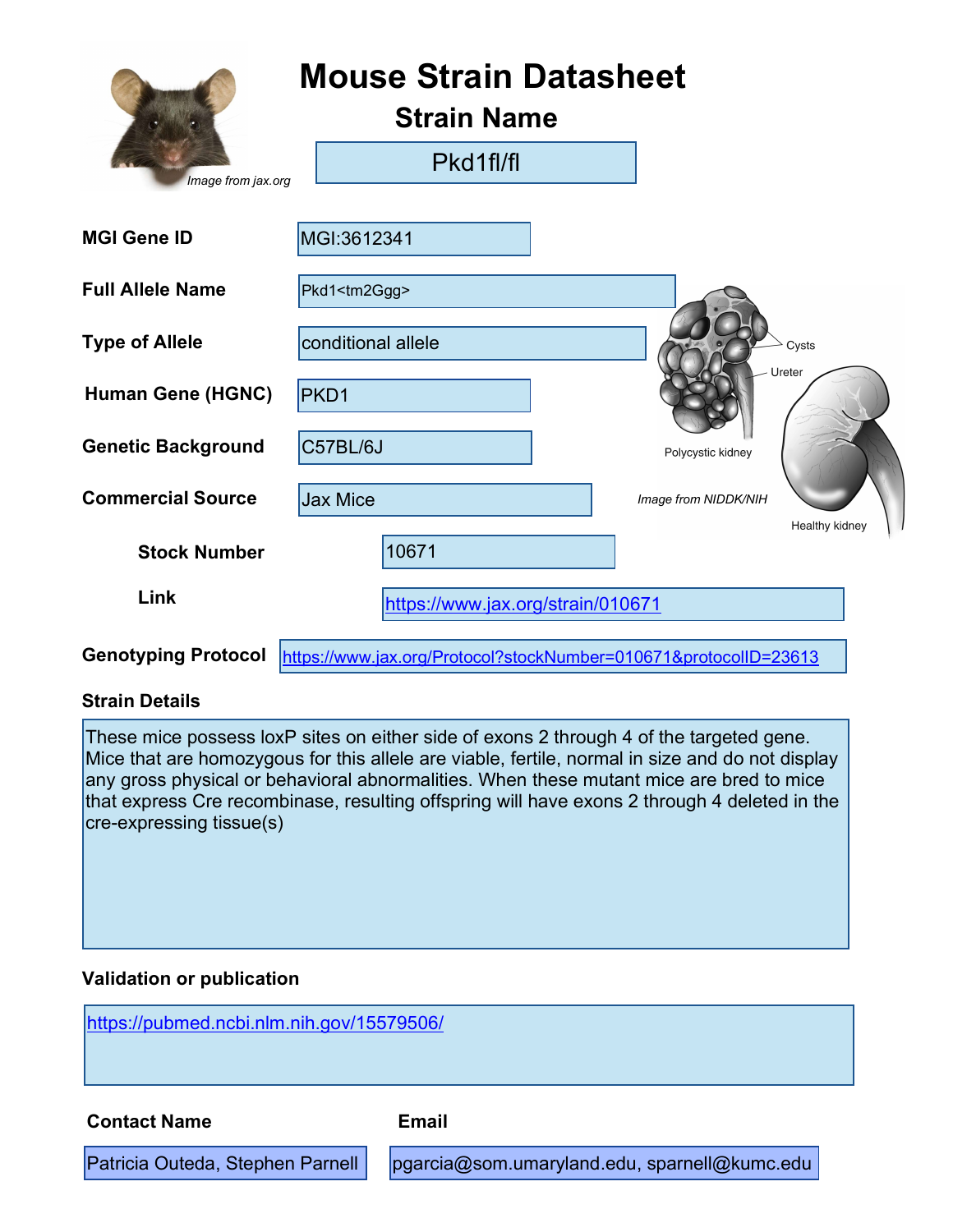# PCR Protocol for Genotyping: Pkd1fl/fl

### A. Digestion of mouse tail or ear notch, and embryo tail (in red):

- 1. Add 100µL of Tissue Digestion Buffer and 2µL of Proteinase K per tail (~1-2mm length). For embryos tail add 50µL of Tissue Digestion Buffer and 1µL of Proteinase K. Make sure tail is immersed in the buffer.
- 2. In a thermocycler incubate at 55°C for 1 h followed by 95°C for 8 min to inactivate the enzyme and hold at 10°C. For embryos incubate at 55°C for 30 min followed by 95°C for 8 min and hold at 10°C.
- 3. Vortex and store at 4°C (-20°C for long storage) or use immediately to set up the PCR.

## B. PCR Genotyping Protocol

| <b>Primers</b>      |           |                                   |                                    |
|---------------------|-----------|-----------------------------------|------------------------------------|
| F4 forward          | $5'$ -    | CCT GCC TTG CTC TAC TTT CC        | $\sim$<br>. .                      |
| R <sub>5</sub> back | $5'$ -    | <b>AGG GCT TTT CTT GCT GGT CT</b> | $\sim$<br>н.                       |
|                     | -<br>:ລ – |                                   | $\sim$<br>. .                      |
|                     | $5'$ -    |                                   | $\sim$<br>$\overline{\phantom{a}}$ |

| <b>PCR Reaction</b> |              | <b>PCR Conditions</b>       |                 |                   |
|---------------------|--------------|-----------------------------|-----------------|-------------------|
| <b>BioMix</b>       | $10.0 \mu L$ | <b>Heated Lid</b>           |                 | $105^{\circ}$ C   |
| (Bioline)           |              |                             |                 |                   |
| <b>Primers</b>      | $0.8 \mu L$  | <b>Initial Denaturation</b> | 94 $^{\circ}$ C | 5 min             |
| $(Q10 \mu M$ each)  |              | Number of Cycles            | x35             |                   |
| ddH <sub>2</sub> O  | $7.2 \mu L$  |                             | $94^{\circ}$ C  | 20 sec            |
|                     |              |                             | $56^{\circ}$ C  | 35 sec            |
| DNA template        | $2.0 \mu L$  |                             | $72^{\circ}$ C  | 35 <sub>sec</sub> |
| <b>Total Volume</b> | $20.0$ µL    | <b>Final Extension</b>      | $72^{\circ}$ C  | $10 \text{ min}$  |
|                     |              | <b>Final Hold</b>           | $10^{\circ}$ C  |                   |

| <b>PCR Product Size (bp)</b> |                   |  |
|------------------------------|-------------------|--|
| Wild type band               | 180 <sub>bp</sub> |  |
| LoxP band                    | 250bp             |  |
|                              |                   |  |

#### C. Reagents

| <b>Reagent</b>                                | Cat#      | <b>Final</b><br><b>Concentration</b> | <b>Working</b><br><b>Concentration</b> |
|-----------------------------------------------|-----------|--------------------------------------|----------------------------------------|
|                                               |           |                                      |                                        |
| Tissue Digestion Buffer for ear notch or tail |           |                                      |                                        |
| Tris pH8.5                                    |           | 50 <sub>mM</sub>                     |                                        |
| <b>EDTA</b>                                   |           | 1 <sub>m</sub> M                     |                                        |
| Tween20                                       |           | 0.5%                                 |                                        |
| <b>Proteinase K (Invitrogen)</b>              | 25530-015 | 20mg/mL                              |                                        |
| <b>BioMix (Bioline)</b>                       | BIO-25012 |                                      |                                        |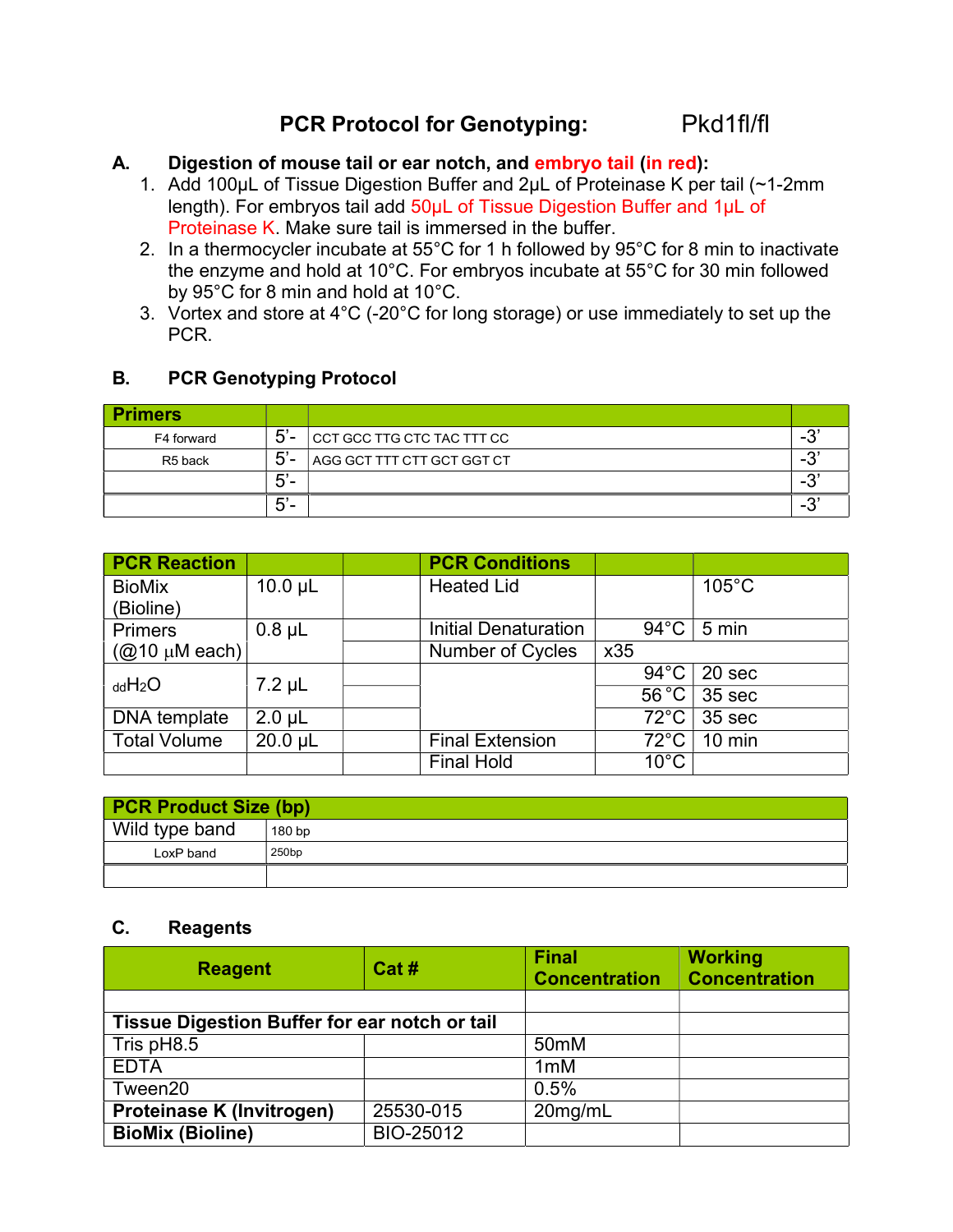|                            | <b>Mouse Strain Datasheet</b><br><b>Strain Name</b>              |                      |                |
|----------------------------|------------------------------------------------------------------|----------------------|----------------|
| Image from jax.org         | HoxB7/Cre                                                        |                      |                |
| <b>MGI Gene ID</b>         | n/a                                                              |                      |                |
| <b>Full Allele Name</b>    | Tg(Hoxb7-cre)13Amc/J                                             |                      |                |
| <b>Type of Allele</b>      | Cre                                                              |                      | Cysts          |
| <b>Human Gene (HGNC)</b>   | ln/a                                                             | Ureter               |                |
| <b>Genetic Background</b>  | C57BL/6J                                                         | Polycystic kidney    |                |
| <b>Commercial Source</b>   | <b>Jax Mice</b>                                                  | Image from NIDDK/NIH |                |
| <b>Stock Number</b>        | 004692                                                           |                      | Healthy kidney |
| Link                       | https://www.jax.org/strain/004692                                |                      |                |
| <b>Genotyping Protocol</b> | https://www.jax.org/Protocol?stockNumber=004692&protocolID=22886 |                      |                |

#### **Strain Details**

Mice hemizygous for the transgenic insert are viable, fertile, normal in size and do not display any gross physical or behavioral abnormalities. Homozygotes are not viable. These transgenic mice express the Cre recombinase under the control of the mouse homeobox B7 enhancer and promoter. Recombination closely patterns the endogenous gene expression. Cre recombinase expression is detected in the mesonephric duct as early as embryonic day 9.5, in the ureteric bud by embryonic day 10.25 and in all ureteric bud epithelial cells by embryonic day 12.5. Low levels of expression are detected in the dorsal root ganglia and the spinal cord. When crossed with a strain containing a loxP site flanked sequence of interest, Cre-mediated recombination results in deletion of the flanked sequence in the mesonephric duct and its developmental derivatives (the Wolffian duct, the collecting duct

#### **Validation or publication**

<https://pubmed.ncbi.nlm.nih.gov/12399320/> Stephen Parnell **Stephen Parnell** [sparnell@kumc.edu](mailto:sparnell@kumc.edu) **Contact Name Email**